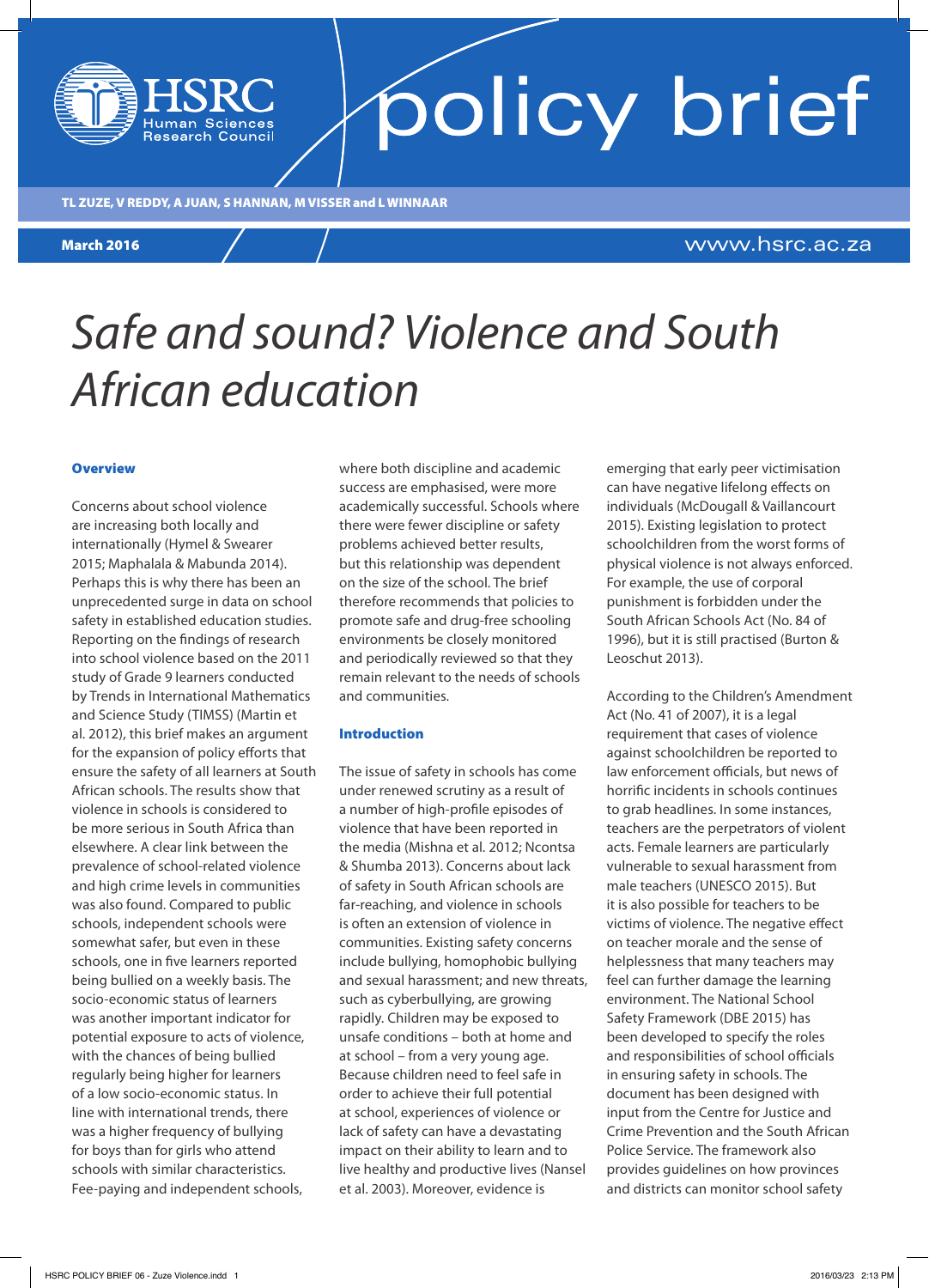# policy brief www.hsrc.ac.za

at a local level (DBE 2014). Along similar lines, the National Strategy for the Prevention and Management of Alcohol and Drug Use was developed to ensure that schools are drug-free. This strategy acknowledges that alcohol and drug abuse are social issues and requires extending support to families and communities (DBE 2013).

Given the negative impact that unsafe and violent schools have on educational delivery, this policy brief shares the results of recent research into school safety based on the 2011 TIMSS study of Grade 9 learners and schools. Included are findings on school safety in different schooling environments as well as comparisons of the extent of school safety problems locally and internationally. The analysis also shows which groups of learners are at greatest risk of being victims of school violence. Implications for policy are presented.

#### Findings

#### *Concerns about school safety in South Africa are more serious than in other countries*

The 2011 TIMSS study collected information from school principals, teachers and learners in 285 schools across the country. An index of school discipline and safety was created based on 11 questions posed to principals about the safety of their school environment. As shown in Table 1, South African school principals expressed greater worries about school safety than their international peers in over 60

countries that participated in the 2011 TIMSS study. Responses regarding the extent of school safety problems ranged from 'hardly any problems' (for schools with very few safety issues) to 'moderate problems' (the TIMSS study defines this group as having the most serious problems). Thirteen per cent of all international learners attended schools with moderate problems, whereas more than double that figure (29%) of South Africans attended schools with 'moderate' discipline and safety problems. Predictably, learners in safer schools tended to perform better in mathematics and science. It could be the case that the relationship flows in the opposite direction, and thus parents of higher achievers enrol their children in safer schools. It is also likely that learners with greater support systems outside of school may rely on adults to advocate for their safety at school.

#### *Provincial differences in school safety are related to levels of crime in communities*

There is also a clear relationship between school-related violence and tolerance of crime levels in society. Provincial results from the 2012 National School Violence Survey (Burton & Leoschut 2013) were compared to the 2011 TIMSS study results<sup>1</sup> on the frequency of bullying in schools (see Figure 1). The TIMSS survey asked learners how frequently they were bullied at school. Different forms of

bullying were considered in the study design (including being made fun of, being left out of games and activities, having lies spread about them, having something stolen from them, being hit or hurt, being made to do things they did not want to do, having embarrassing information shared about them, and being threatened). Responses were combined to form a single bullying index.

In over half of the country's provinces, more than 50% of learners had been exposed to some form of crime. In the North West, KwaZulu-Natal, Free State, Mpumalanga and Limpopo, at least onethird of learners were victims of bullying on a weekly basis. On the whole, provinces where the threat of crime to learners was high also experienced high concentrations of bullying at schools. There were some exceptions, such as the Western Cape, where children were at relatively high risk of exposure to crime, but where reports of learners being bullied at school on a regular basis were lower than in other provinces. At the other extreme were estimates for Limpopo, where high reports of school victimisation were not linked to high levels of crime. These exceptions raise important questions about how to standardise the reporting of violence in schools and communities. However, these patterns also raise serious concerns about practical measures that can be used to improve the safety of schools in communities where gang violence and crime are widespread, and to prevent community tensions from filtering into schools.

**Table 1:** TIMSS mathematics and science achievement scores, by principals' perspective on school discipline and safety, 2011

|                         | School discipline and safety index |                          |                       |                          |                          |                          |
|-------------------------|------------------------------------|--------------------------|-----------------------|--------------------------|--------------------------|--------------------------|
|                         | <b>Hardly any problems</b>         |                          | <b>Minor problems</b> |                          | <b>Moderate problems</b> |                          |
|                         | % learners (SE)*                   | Average achievement (SE) | % learners (SE)       | Average achievement (SE) | % learners (SE)          | Average achievement (SE) |
| Mathematics (SA)        | 8(2.1)                             | 367 (19.5)               | 63(3.6)               | 355(3.9)                 | 29(3.3)                  | 338(5.3)                 |
| Mathematics (int. avg.) | 38(0.5)                            | 478 (1.0)                | 49(0.6)               | 463(0.9)                 | 13(0.4)                  | 434(2.2)                 |
| Science (SA)            | 8(2.1)                             | 338 (28.1)               | 63(3.6)               | 336(6.1)                 | 29(3.3)                  | 317(7.2)                 |
| Science (int. avg.)     | 38(0.5)                            | 488 (1.0)                | 49(0.6)               | 473 (0.9)                | 13(0.4)                  | 446(2.2)                 |

*\*SE = standard error*

<sup>1</sup> The survey asked respondents to reflect on events in the previous year, which coincided with the TIMSS study.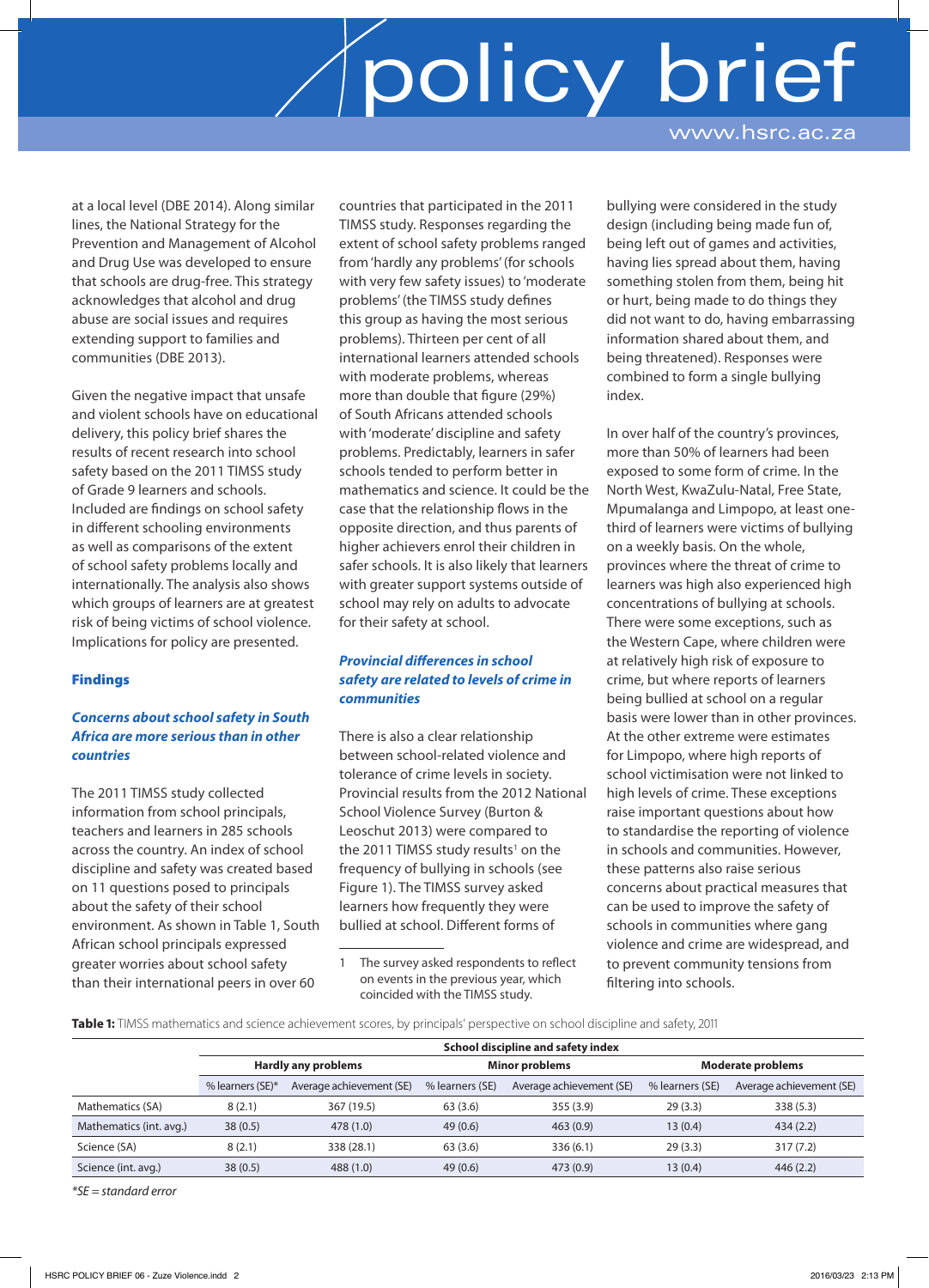# policy brief www.hsrc.ac.za

**Figure 1:** Community violence and school safety, 2011



Figure 2: Principals' perspective on the percentage of learners affected by school discipline and safety conditions, by school type, 2011



#### *Independent schools are somewhat safer, but bullying still happens*

Although the problem of school safety exists across South African schools, independent schools were viewed as safer than public schools, according to school principals. Principals of fee-paying and no-fee public schools had similar views about the nature of the problem of safety in their schools. In both types of schools (fee-paying and no-fee), the overwhelming majority of school principals (98%) reported that they had either 'minor' or 'moderate' problems with school safety (Figure 2). Only 2% of school principals in public schools stated that they had 'hardly any problems' with school safety. In contrast, about onethird of heads of independent schools reported that they had 'hardly any problems' with safety in their schools.

#### *The chances of being bullied regularly are higher for learners of lower socioeconomic status*

Our analysis reveals some worrying trends about the victims of bullying within different educational environments. In line with other studies, the TIMSS study revealed that the chances of being bullied regularly were higher for boys than for girls. Overall, they were highest among boys and girls in no-fee schools, and lowest among girls in fee-paying and independent schools. A summary scale of socio-economic status (SES) was also created and included in the analysis (see Figure 3). The frequency of bullying for boys from low-SES households was quite alarming: the probability of weekly bullying was nearly 50% for the least wealthy boys in the least resourced schools. Learners of a similar SES in fee-paying public schools and in independent schools shared a very similar probability of being bullied. Although the likelihood of regular bullying was lower in these betterresourced schools, one-fifth of low-SES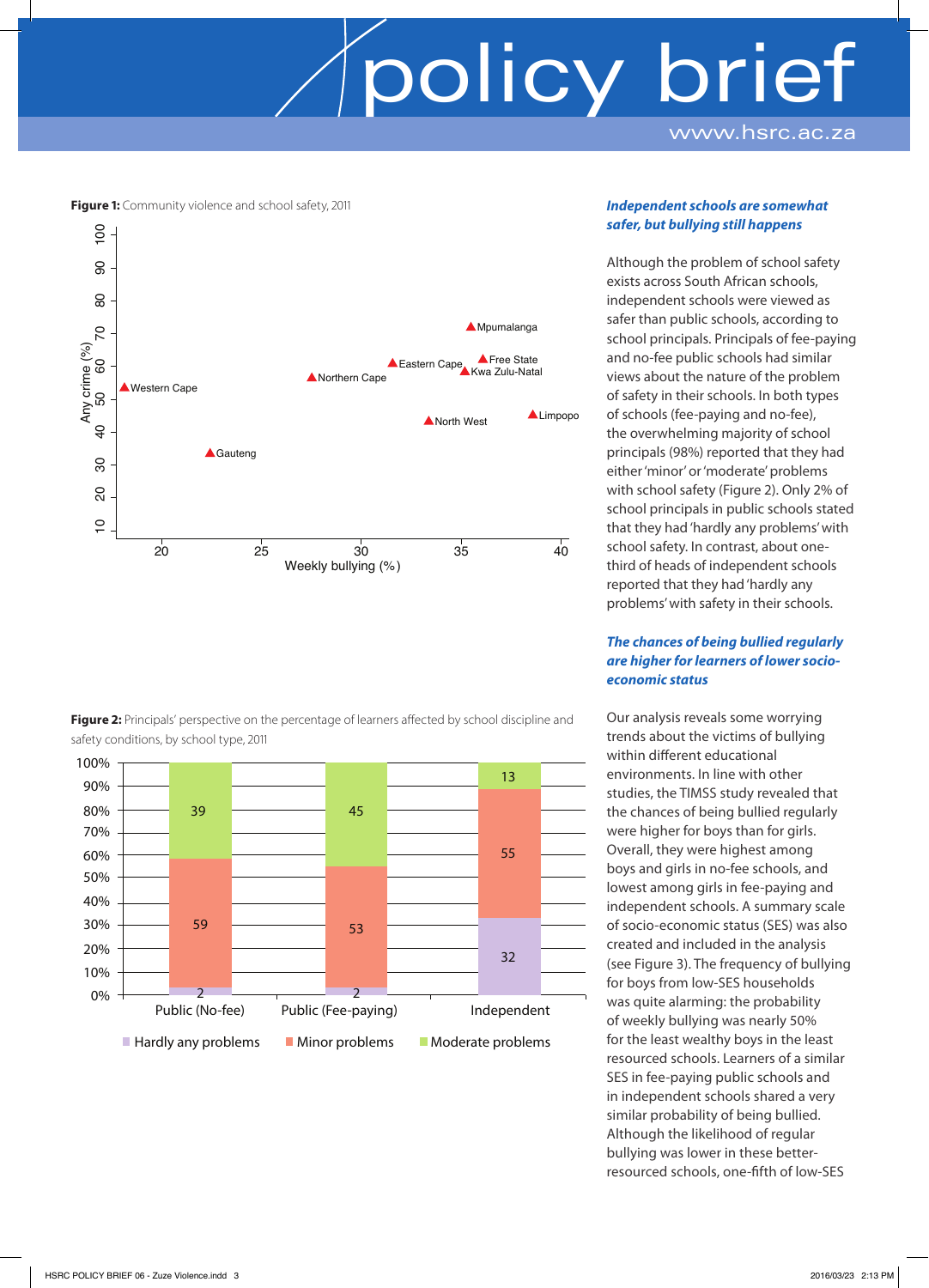www.hsrc.ac.za

learners attending independent schools were bullied on a weekly basis.

The link between social status and bullying within different types of schools (no-fee, fee-paying and independent) is worrying. Learners of a lower SES were more likely to be victims of bullying than learners of higher SES, even after taking into consideration other background factors such as age, gender and academic achievement. This implies that irrespective of whether resource-rich or resource-poor schools are considered, the most vulnerable learners appear to be those who arrive at school with the least private support relative to their peers. This suggests that status categories from outside of school are recycled within schools, leaving the most disadvantaged children consistently worse off.

#### *Fee-paying and independent schools where both discipline and academic success are emphasised are more academically successful*

We compared the disciplinary and academic climate of schools with the level of achievement in TIMSS mathematics for the different schooling environments. In fee-paying public schools and independent schools, there was a strong positive association between greater discipline and higher average test scores. Even stronger was the relationship between emphasis on academic success and academic achievement. However, in no-fee public schools, this link did not exist. Further investigation is needed to determine other factors that could be influencing these patterns.

#### *Schools with fewer discipline and safety problems achieve better results, but this link is dependent on the size of the school*

Both the size of the school (based on enrolment) and the climate of discipline **Figure 3:** Bullying, socio-economic status and school type, 2011



policy brief





were compared to academic results (see Figure 4). In small- and mediumsized schools, with average enrolment of 450 and 900 learners respectively, maintaining discipline had a positive relationship with higher test scores. However, in very large schools (with

average enrolment of over 1 400), the link between achievement and greater discipline was far weaker. This result suggests that the requirements for larger schools to ensure an orderly environment are possibly greater. Interestingly, among schools where